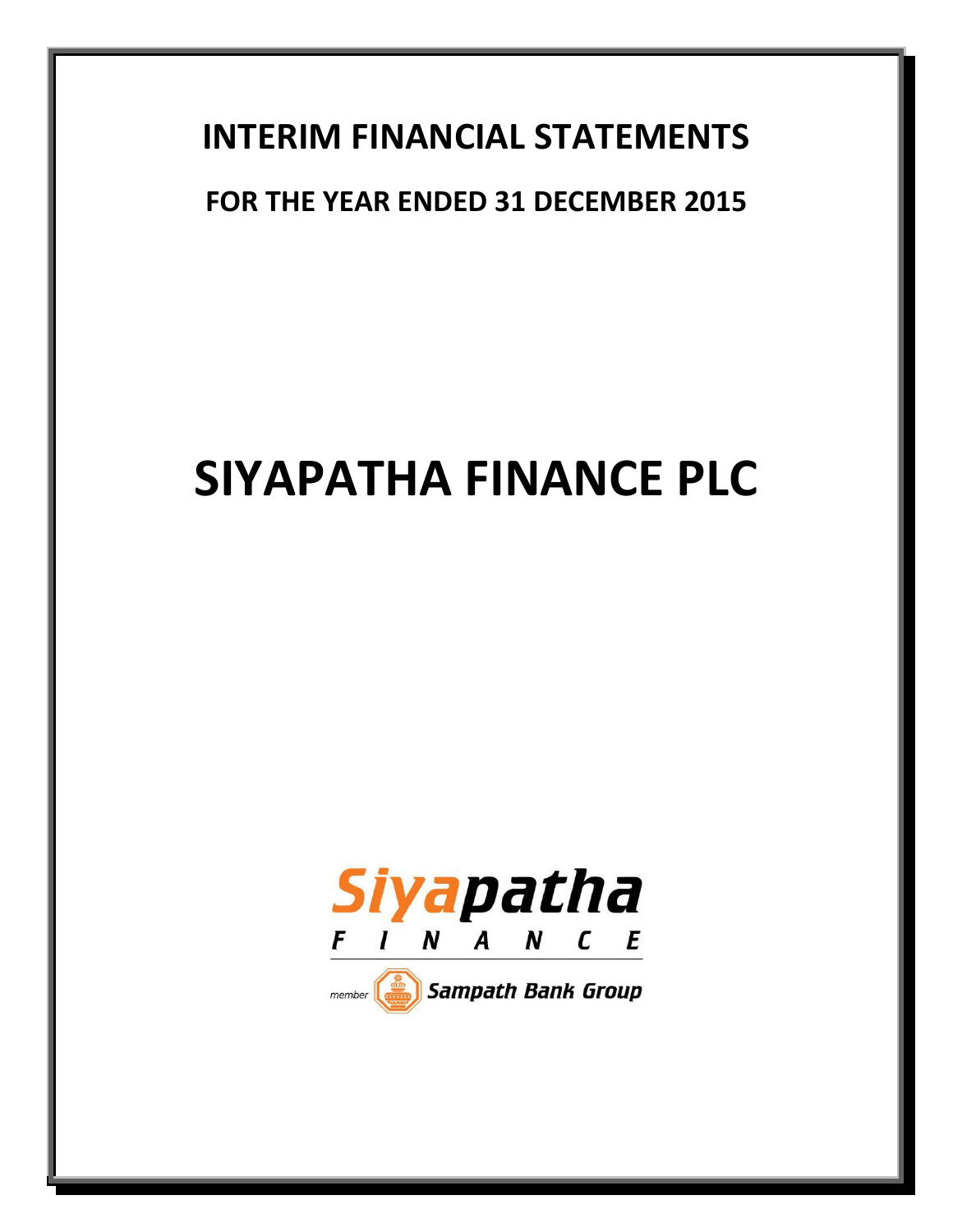### **STATEMENT OF COMPREHENSIVE INCOME**

|                                                             | <b>Audited</b>     | <b>Audited</b> |         |                       |                |        |
|-------------------------------------------------------------|--------------------|----------------|---------|-----------------------|----------------|--------|
|                                                             | For the year ended |                |         | For the quarter ended |                |        |
|                                                             | 31.12.2015         | 31.12.2014     | Change  | 31.12.2015            | 31.12.2014     | Change |
|                                                             | <b>LKR.000</b>     | <b>LKR.000</b> | %       | <b>LKR.000</b>        | <b>LKR.000</b> | %      |
|                                                             |                    |                |         |                       |                |        |
| Income                                                      | 2,212,489          | 1,989,172      | 11%     | 606,669               | 497,036        | 22%    |
| Interest income                                             | 1,973,921          | 1,837,546      | 7%      | 525,682               | 444,255        | 18%    |
| Interest expenses                                           | (824, 699)         | (778, 661)     | 6%      | (242, 866)            | (165, 843)     | 46%    |
| Net interest income                                         | 1,149,222          | 1,058,885      | 9%      | 282,816               | 278,412        | 2%     |
| Fee and commission income                                   | 86,385             | 46,534         | 86%     | 39,077                | 18,832         | 108%   |
| Fee and commission expenses                                 | (6, 252)           | (12, 271)      | $-49%$  | (1,203)               | (2,536)        | $-53%$ |
| Net fee and commission income                               | 80,133             | 34,263         | 134%    | 37,874                | 16,296         | 132%   |
| Net gain/(loss) from trading                                |                    |                |         |                       |                |        |
| other operating income                                      | 152,182            | 105,091        | 45%     | 41,910                | 33,949         | 23%    |
| <b>Total operating income</b>                               | 1,381,537          | 1,198,239      | 15%     | 362,600               | 328,657        | 10%    |
| Impairment (charge)/reversal for loans & other losses       | (49, 275)          | (183, 217)     | $-73%$  | (2,366)               | (30, 989)      | $-92%$ |
| Individual impairment (charge)/reversal & other losses      | (87, 551)          | (97, 138)      | $-10%$  | (24, 221)             | (25, 492)      | $-5%$  |
| Collective impairment (charge)/reversal                     | 38,276             | (86,079)       | $-144%$ | 21,855                | (5, 498)       | -498%  |
| <b>Net operating income</b>                                 | 1,332,262          | 1,015,021      | 31%     | 360,234               | 297,668        | 21%    |
| <b>Operating expenses</b>                                   | (679, 804)         | (547, 930)     | 24%     | (176, 503)            | (133, 256)     | 32%    |
| Personnel expenses                                          | (329, 553)         | (234, 721)     | 40%     | (83, 826)             | (64,060)       | 31%    |
| Depreciation of property, plant & equipment                 | (25, 355)          | (22,606)       | 12%     | (7, 428)              | (5, 917)       | 26%    |
| Amortization of intangible assets                           | (7,087)            | (5, 330)       | 33%     | (1,895)               | (1,525)        | 24%    |
| Other operating expenses                                    | (317, 810)         | (285, 273)     | 11%     | (83, 354)             | (61, 754)      | 35%    |
| Operating profit before VAT & NBT on financial services     | 652,458            | 467,091        | 40%     | 183,731               | 164,412        | 12%    |
| VAT & NBT on financial services                             | (93, 305)          | (61, 536)      | 52%     | (27, 181)             | (19, 954)      | 36%    |
| <b>Profit before taxation</b>                               | 559,153            | 405,555        | 38%     | 156,549               | 144,457        | 8%     |
| Tax expenses                                                | (174, 629)         | (145, 379)     | 20%     | (41, 037)             | (46, 745)      | $-12%$ |
| <b>Profit after taxation</b>                                | 384,524            | 260,177        | 48%     | 115,512               | 97,713         | 18%    |
| Other comprehensive income/(expenses)                       |                    |                |         |                       |                |        |
| Other comprehensive income not to be reclassified to profit |                    |                |         |                       |                |        |
| or loss                                                     |                    |                |         |                       |                |        |
| Actuarial losses on defined benefit plan                    | (2,749)            | (1, 263)       | 118%    | (2,749)               | (1,263)        | 118%   |
| Deferred tax effect on actuarial losses                     | 770                | 354            | 118%    | 770                   | 354            | 118%   |
| Other comprehensive income, net of taxes                    | (1,979)            | (909)          | 118%    | (1,980)               | (909)          | 118%   |
| Total comprehensive income, net of taxes                    | 382,545            | 259,268        | 48%     | 113,532               | 96,803         | 17%    |
|                                                             |                    |                |         |                       |                |        |
| <b>Basic earnings per share-(LKR.)</b>                      | 7.32               | 4.96           |         | 2.20                  | 1.86           |        |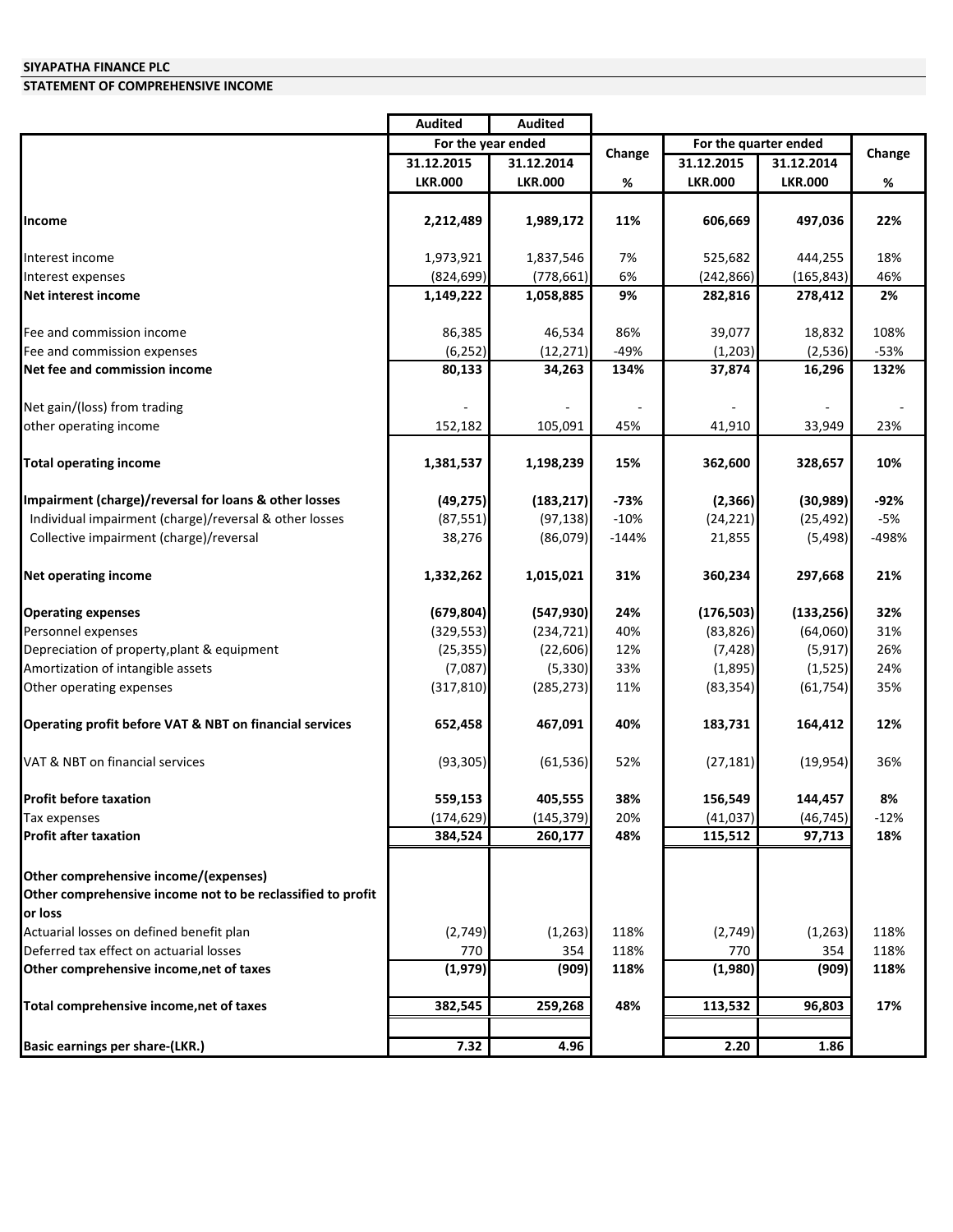#### **STATEMENT OF FINANCIAL POSITION**

|                                                       | <b>Audited</b> | <b>Audited</b> |
|-------------------------------------------------------|----------------|----------------|
| As at                                                 | 31-12-2015     | 31-12-2014     |
|                                                       | <b>LKR'000</b> | <b>LKR'000</b> |
| <b>Assets</b>                                         |                |                |
| Cash and bank balances                                | 130,070        | 88,655         |
| Securities purchased under repurchase agreements      | 601,679        | 489,685        |
| Loans and receivables                                 | 13,529,244     | 9,593,309      |
| Financial investments- Available for sale             | 56             | 56             |
| Financial investments- Held to maturity               | 4.274          | 4,198          |
| Other assets                                          | 234,417        | 127,074        |
| Intangible assets                                     | 14,889         | 17,097         |
| Property, plant and equipment                         | 124,697        | 97,716         |
| <b>Total Assets</b>                                   | 14,639,326     | 10,417,790     |
|                                                       |                |                |
| <b>Liabilities</b>                                    |                |                |
| Due to banks                                          | 9,968,710      | 6,466,594      |
| Due to other customers                                | 1,233,041      |                |
| Debt issued and other borrowed funds                  | 1,120,294      | 2,146,249      |
| Deferred tax liabilities                              | 102,306        | 69,983         |
| <b>Current tax liabilities</b>                        | 75,663         | 111,179        |
| Retirement benefit obligations                        | 19,259         | 12,535         |
| Other liabilities                                     | 508,921        | 299,606        |
| <b>Total Liabilities</b>                              | 13,028,194     | 9,106,146      |
|                                                       |                |                |
| <b>Shareholders' Funds</b>                            |                |                |
|                                                       |                |                |
| Stated capital                                        | 525,000        | 525,000        |
| Reserves                                              |                |                |
| Statutory reserve fund                                | 70,059         | 50,831         |
| Retained earnings<br><b>Total Shareholders' Funds</b> | 1,016,073      | 735,813        |
|                                                       | 1,611,132      | 1,311,644      |
| Non controlling interest                              |                |                |
| <b>Total Equity</b>                                   | 1,611,132      | 1,311,644      |
|                                                       |                |                |
| <b>Total Liabilities and Shareholders' Funds</b>      | 14,639,326     | 10,417,790     |
|                                                       |                |                |
| Net asset value per share(LKR.)                       | 30.69          | 24.98          |
| Commitments & contingencies                           | 315,071        | 228,058        |

The information contained in these financial statements have been extracted from the unaudited Financial Statements of the Company unless indicated as "Audited".

#### **CERTIFICATION**

We certify that the above Interim Financial Statements are in compliance with the requirements of the Companies Act No: 7 of 2007 and give true and fair view of the state of affairs of Siyapatha Finance PLC as at 31 December 2015 and its profits for the year ended 31 December 2015.

(Sgd) Group Chief Financial Officer

(Sgd) Chief Executive Officer

The Board of Directors is responsible for the preparation and presentation of these Financial Statements. Signed for and on behalf of the Board of Directors by,

(Sgd) Chairman

(Sgd) Director

23 February 2016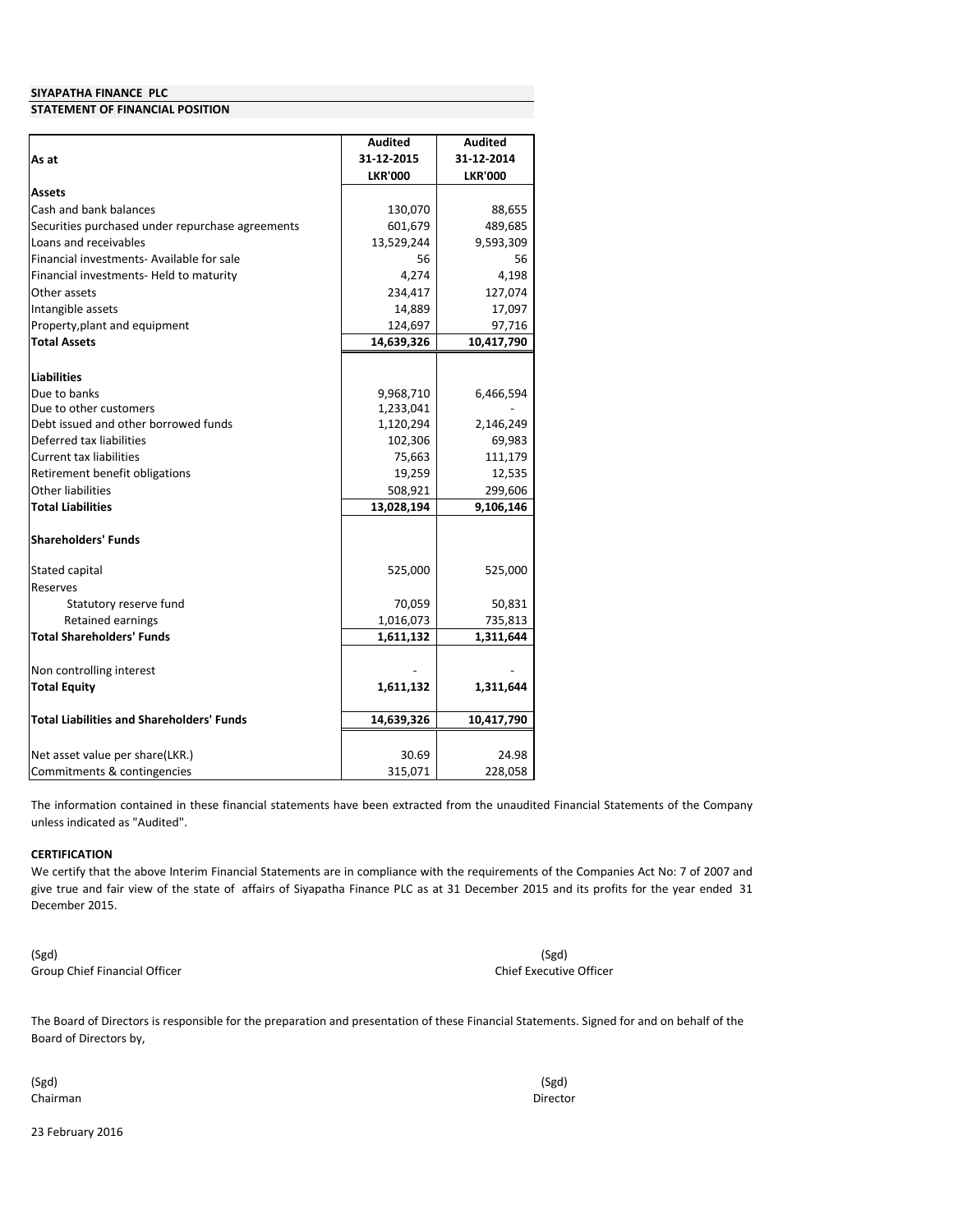# **STATEMENT OF CHANGES IN EQUITY**

**Audited LKR.000**

|                                             |               |                  |                |                 | LKK.UUU       |
|---------------------------------------------|---------------|------------------|----------------|-----------------|---------------|
|                                             | <b>Stated</b> | <b>Statutory</b> | Investment     | Retained        | <b>Total</b>  |
|                                             | Capital       | <b>Reserve</b>   | <b>Reserve</b> | <b>Earnings</b> | Shareholders' |
|                                             |               | <b>Fund</b>      | Fund           |                 | <b>Funds</b>  |
| For the year ended 31 December 2014         |               |                  |                |                 |               |
| Balance as at 31 December 2013              | 525,000       | 37,787           | 58,488         | 452,627         | 1,073,902     |
| Dividend declared                           |               |                  |                | (21, 525)       | (21, 525)     |
| Net profit for the year                     |               |                  |                | 260,177         | 260,177       |
| Other comprehensive income, net of tax      |               |                  |                | (909)           | (909)         |
| <b>Transfers to Investment Reserve Fund</b> |               |                  | 8,331          | (8, 331)        |               |
| Transfer of Investment Reserve Fund Balance |               |                  | (66, 819)      | 66,819          |               |
| Transfer to Statutory Reserve Fund          |               | 13,044           |                | (13,044)        |               |
| <b>Balance as at 31 December 2014</b>       | 525,000       | 50,832           |                | 735,813         | 1,311,644     |
| For the year ended 31 December 2015         |               |                  |                |                 |               |
| <b>Balance as at 31 December 2014</b>       | 525,000       | 50,832           |                | 735,813         | 1,311,644     |
| <b>Super Gain Tax</b>                       |               |                  |                | (51, 558)       | (51, 558)     |
| Dividend declared                           |               |                  |                | (31,500)        | (31,500)      |
| Net profit for the year                     |               |                  |                | 384,524         | 384,524       |
| Other comprehensive income, net of tax      |               |                  |                | (1,979)         | (1,979)       |
| Transfer to Statutory Reserve Fund          |               | 19,227           |                | (19, 227)       |               |
| <b>Balance as at 31 December 2015</b>       | 525,000       | 70,059           |                | 1,016,073       | 1,611,132     |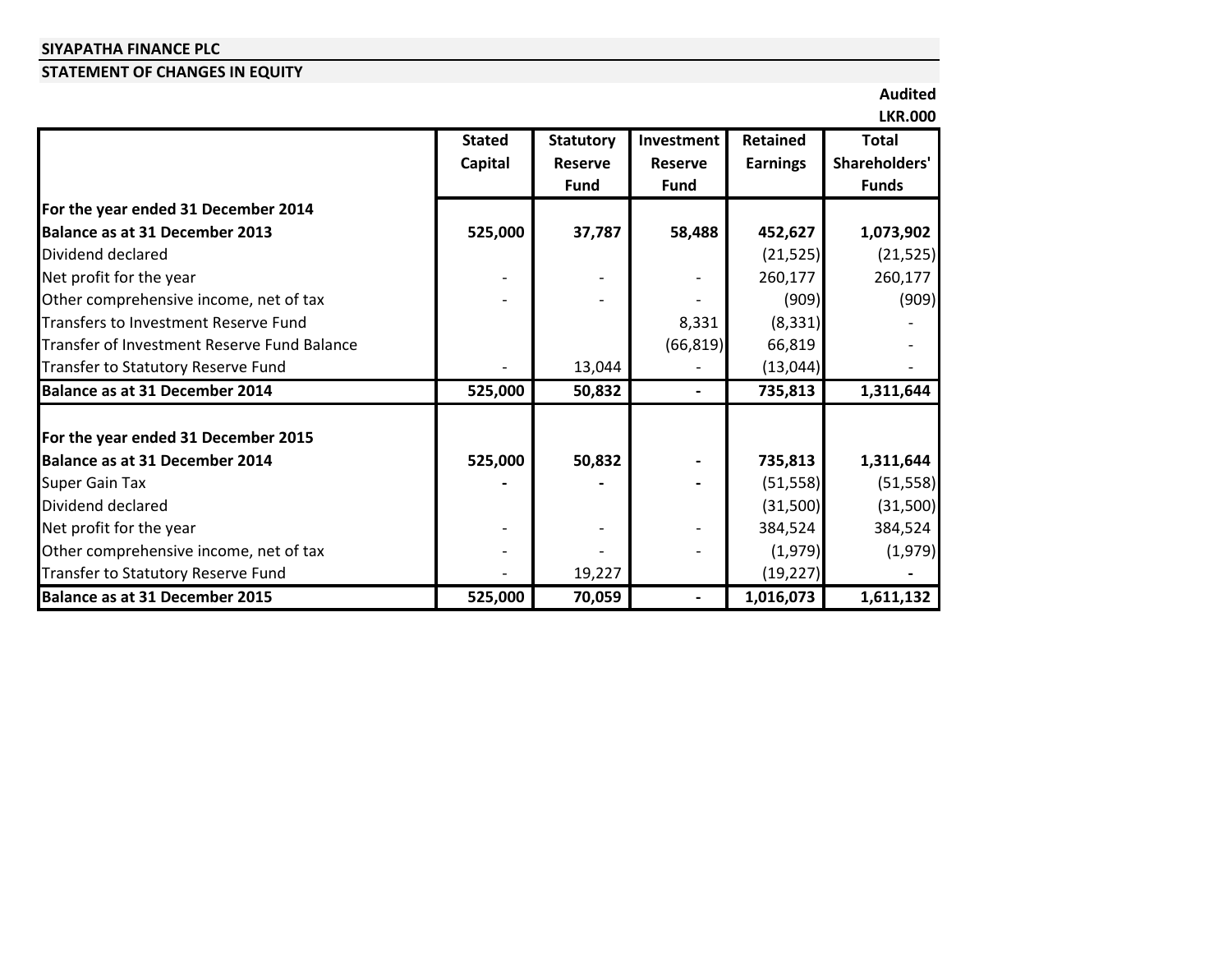#### **STATEMENT OF CASH FLOWS**

|                                                                    | Audited        | <b>Audited</b> |
|--------------------------------------------------------------------|----------------|----------------|
| For the year ended 31 December                                     | 2015           | 2014           |
|                                                                    | <b>LKR'000</b> | <b>LKR'000</b> |
| Cash flow from operating activities                                |                |                |
| <b>Profit before taxation</b>                                      | 559,153        | 405,555        |
|                                                                    |                |                |
| Interest expenses                                                  | 824,699        | 778,661        |
| Fee and commission expenses                                        | 6,252          | 12,271         |
| Provision for impairment                                           | 49,275         | 183,217        |
| Provision for /(Reversal of) staff gratuity                        | 4,309          | 3,581          |
| Provision for depreciation                                         | 25,355         | 22,606         |
| Amortization of software                                           | 7,087          | 5,330          |
| (Profit)/Loss on sale of motor vehicle                             |                | (91)           |
| Write off of provisions                                            |                |                |
|                                                                    |                | (18, 442)      |
|                                                                    | 916,977        | 987,134        |
| Operating profit before working capital changes                    | 1,476,130      | 1,392,689      |
|                                                                    |                |                |
| (Increase)/decrease in Leased receivables                          | (5,832,238)    | (598, 395)     |
| (Increase)/decrease in Hire purchase receivables                   | 2,312,656      | (885, 332)     |
| (Increase)/decrease in Factoring receivables                       | (199, 542)     | 60,181         |
| (Increase)/decrease in Pawning receivables                         | 456,193        | (58, 242)      |
| (Increase)/decrease in Gold loan receivables                       | (773, 198)     |                |
| (Increase)/decrease in Loan receivables                            | 218,433        | 62,442         |
| (Increase)/decrease in Other assets                                | (274, 858)     | 30,226         |
| Increase/(decrease) in Other payables                              | 150,209        | 67,771         |
|                                                                    | (3,942,345)    | (1,321,348)    |
|                                                                    |                |                |
| Cash generated from operations                                     | (2,466,215)    | 71,341         |
|                                                                    |                |                |
| Interest paid                                                      | (779, 294)     | (804, 443)     |
| Gratuity paid                                                      | (334)          | (143)          |
| Income tax paid                                                    | (169, 503)     | (70, 452)      |
| Net cash inflow/(outflow) from operating activities                | (3, 415, 346)  | (803, 697)     |
|                                                                    |                |                |
|                                                                    |                |                |
| Cash flow from investing activities                                |                |                |
| Investments in government treasury bonds                           | (76)           | (4, 198)       |
| Purchase of property, plant, equipment & intangible assets         | (57, 213)      | (44, 446)      |
| Proceeds from sale of property, plant & equipment                  |                | 2,087          |
| Net cash inflow/(outflow) from investing activities                | (57, 289)      | (46, 557)      |
|                                                                    |                |                |
| Net cash inflow/(outflow) before financing activities              | (3,472,635)    | (850, 254)     |
|                                                                    |                |                |
| Cash flow from financing activities                                |                |                |
| Net proceeds from long term loans/Securitizations                  | 3,018,370      | 349,358        |
| Net proceeds from debentures                                       | 1,206,628      |                |
| Net proceeds from short term borrowings                            | (259,000)      | 914,500        |
| Net proceeds from term deposits                                    | (388, 116)     | (222, 848)     |
| Dividend paid                                                      | (31,500)       | (21, 525)      |
| Net cash inflow/(outflow) from financing activities                | 3,546,382      | 1,019,485      |
|                                                                    |                |                |
| Net increase/(decrease) in cash and cash equivalents               | 73,747         | 169,230        |
| Cash & cash equivalents at the beginning of the period             | 494,419        | 325,188        |
|                                                                    |                |                |
| Cash and cash equivalents at end of the period                     | 568,166        | 494,419        |
|                                                                    |                |                |
| Analysis of the cash and cash equivalents at the end of the period |                |                |
|                                                                    |                |                |
| Securities purchased under repurchase agreements                   | 601,679        | 489,685        |
| Cash and bank balances                                             | 130,070        | 88,655         |
| Bank overdraft                                                     | (163, 583)     | (83, 921)      |
|                                                                    | 568,166        | 494,419        |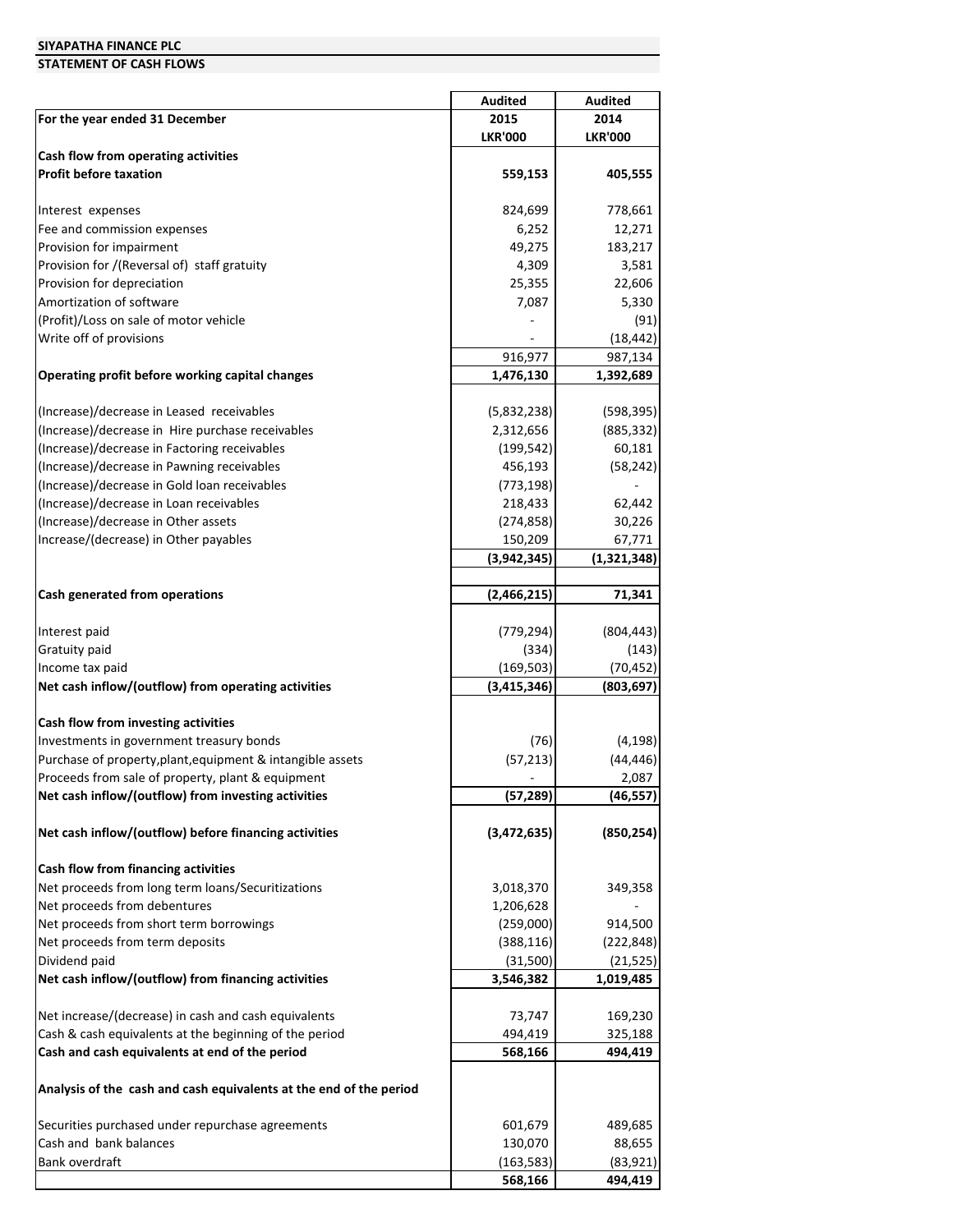# **SELECTED PERFORMANCE INDICATORS**

|                                                                      | As at<br>31.12.2015 | As at<br>31.12.2014 |
|----------------------------------------------------------------------|---------------------|---------------------|
| <b>Capital Adequacy</b>                                              |                     |                     |
| Core Capital Ratio(Minimum Requirement -5%)                          | 12.20%              | 13.98%              |
| Total Risk Weighted Capital Ratio (Minimum Requirement- 10%)         | 18.26%              | 20.98%              |
| Capital Funds to Deposit Liabilities Ratio(Minimum Requirement-10%)* | 222.78%             |                     |
| Profitability                                                        |                     |                     |
| Return on Average Assets (After Tax)                                 | 2.87%               | 2.52%               |
| Return on Average Shareholders' Funds                                | 25.91%              | 21.83%              |
| <b>Asset Quality (LKR'000)</b>                                       |                     |                     |
| <b>Total Accommodation (Gross)</b>                                   | 13,775,020          | 9,837,818           |
| Non-Performing Accommodation                                         | 304,065             | 371,902             |
| Net Total Accommodation(Net of Allowance for Impairment Losses)      | 13,529,244          | 9,593,309           |
| <b>Liquidity (LKR'000)</b>                                           |                     |                     |
| Required Minimum Amount of Liquid Assets**                           | 475,478             | 172,469             |
| Required Minimum Amount of Government Securities***                  | 590,992             | 469,343             |
| Available Amount of Liquid Assets                                    | 632,165             | 495,179             |
| <b>Available Amount of Government Securities</b>                     | 593,429             | 481,819             |
|                                                                      |                     |                     |

# **\* Capital Funds to Deposit Liabilities Ratio**

The capital funds to deposit liabilities ratio is computed on the following basis:Capital funds as a percentage of average of month *end deposit liabilities during last three months.*

*This ratio did not apply to the company as at 31 December 2014, since it had not commenced mobilization of fixed deposits* 

\*\* |Required minimum amount of liquid assets equals to 10 % of total liabilities less Shareholders' Funds and Secured Borrowings as at *31 December 2015 & 31 December 2014 respectively.*

 $***$  |Required minimum amount of government securities equals to 7.5% of the average of month end deposit liabilities and borrowings *of the twelve months of the preceding financial year.*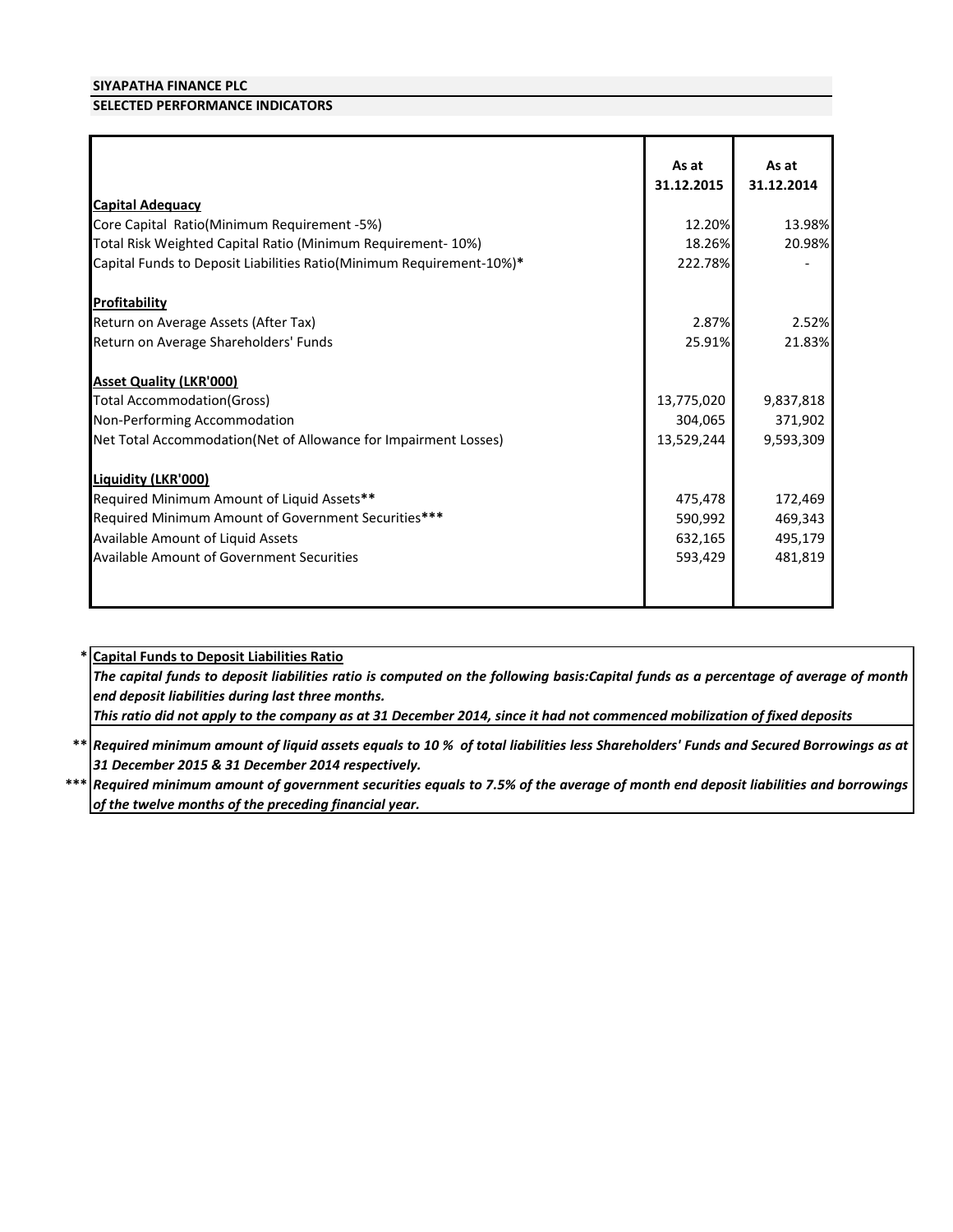# **EXPLANATORY NOTES**

1. The Interim Financial Statements of the Company have been prepared in accordance with Sri Lanka Accounting Standards that came into effect from 01 January 2012.

Further, these Interim Financial Statements have been prepared in compliance with the requirements of Sri Lanka Accounting Standards - LKAS 34 on 'Interim Financial Reporting'.

The accounting policies and methods of computation followed in preparing the above interim financial statements are same as those disclosed in our Audited Financial Statements for the year ended 31 December 2014 and they provide the information as required in terms of Rule 7.4 of the Colombo Stock Exchange.

- 2. There are no material changes during the period in the composition of assets, liabilities, contingent liabilities and use of funds raised through debentures.
- 3. The Interim Financial Statements for the year ended 31 December 2015 are drawn up from unaudited accounts of the company unless indicated as audited.
- 4. The following comparative information for year 2014 is re-classified as follows to conform to the current year's presentation of Financial Statements.

### **4.1 Statement of Comprehensive Income**

|                                 | <b>Re-classified</b><br><b>LKR.000</b> | As disclosed in<br>2014<br><b>LKR.000</b> | Adjustment<br><b>LKR.000</b> |
|---------------------------------|----------------------------------------|-------------------------------------------|------------------------------|
| <b>Other Operating Expenses</b> | 285,273                                | 282.690                                   | 2.584                        |
| Crop Insurance Levy             | $\overline{\phantom{0}}$               | 2.584                                     | (2,584)                      |

**4.1.1** Crop Insurance Levy amounting to LKR.2.58 Million has been re-classified under Other Operating Expenses.

### **4.2 Statement of Financial Position**

|                     | <b>Re-classified</b><br><b>LKR.000</b> | As disclosed in<br>2014<br><b>LKR.000</b> | Adjustment<br><b>LKR.000</b> |
|---------------------|----------------------------------------|-------------------------------------------|------------------------------|
| <b>Other Assets</b> | 127.074                                | 125,327                                   | 1.747                        |
| Inventories         | $\overline{\phantom{0}}$               | 1.747                                     | (1,747)                      |

**4.2.1** Inventories amounting to LKR.1.75 Million have been re-classified under Other Assets.

5. There have been no material events subsequent to the reporting date, which require adjustments to or disclosures in the interim financial statements other than those disclosed in Note 10 below.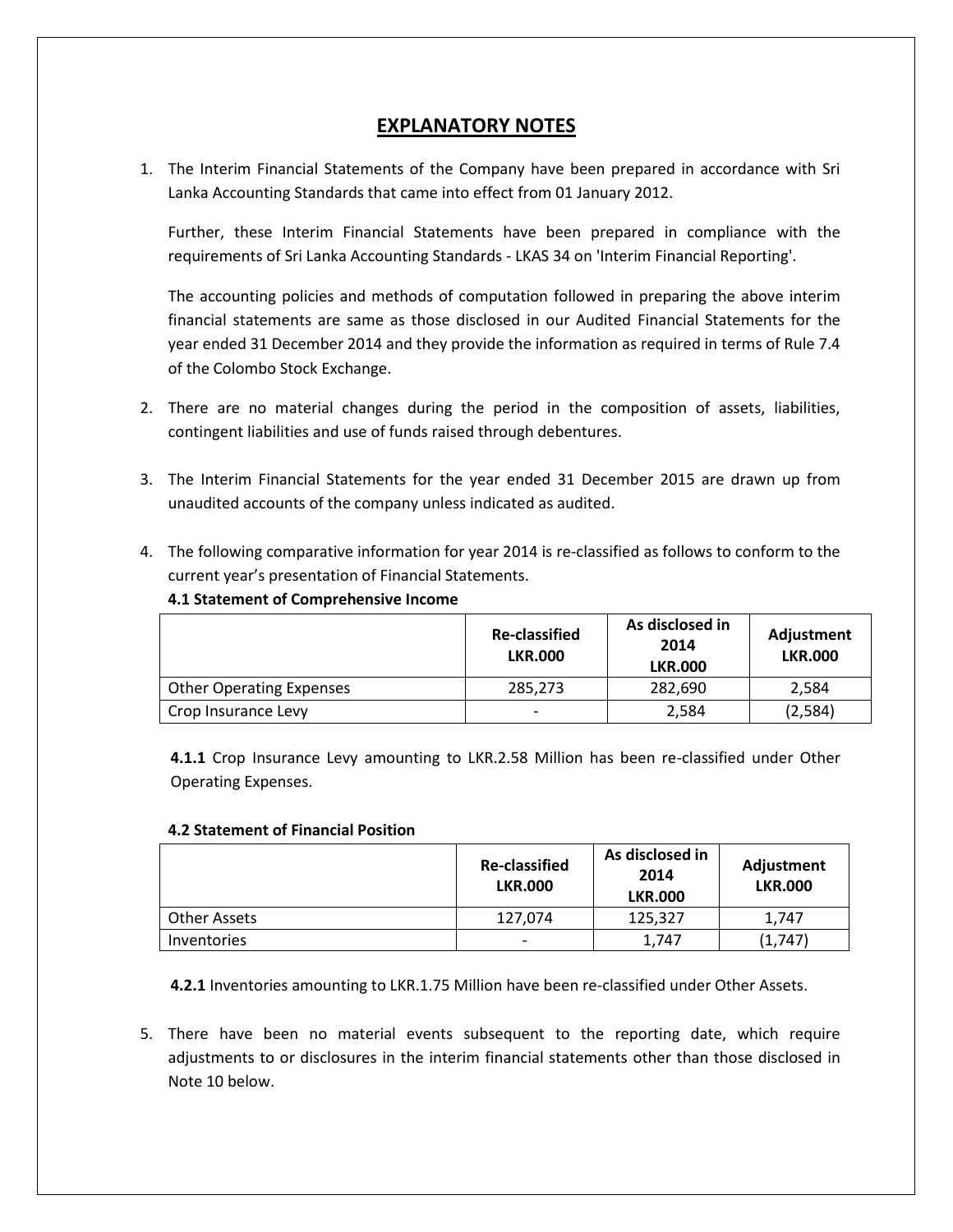- 6. The dividend of LKR 0.60 per share (totaling to LKR 31.50 Million) for the financial year 2014 was approved at the Annual General Meeting held on 26 May 2015.This dividend was paid on 05 June 2015.
- 7. Fitch Ratings Lanka Ltd has downgraded Siyapatha Finance PLC's (SLFL) National Long-Term Rating to 'A-(lka)'from 'A (lka)'.The credit rating agency has also downgraded SLFL's outstanding senior unsecured debentures to 'A-(lka)' from 'A (lka)' and outstanding subordinated debentures to 'BBB+(lka)' from 'A-(lka)'.The downgrading of company's(SLFL)rating follows the downgrading of the parent company, Sampath Bank PLC's National Long Term Rating to 'A+(lka)' from AA-(lka).
- 8. Mr.L.T.Ranwala was appointed to the Board of Siyapatha Finance PLC as a Non Independent Non Executive Director with effect from 28 July 2015.
- 9. As per the provisions of PART III of the Finance Act, No.10 of 2015 which was certified on 30 October 2015, the Company was liable for Super Gain Tax of LKR.51.56 Million. According to the Act, the Super Gain Tax shall be deemed to be an expenditure in the financial statements relating to the year of assessment which commenced on 1 January 2013.The Act supersedes the requirements of the Sri Lanka Accounting Standards, hence the expense of Super Gain Tax is accounted in accordance with the requirements of the said Act as recommended by the Statement of Alternative Treatment(SoAT) on Accounting for Super Gain Tax issued by the Institute of Chartered Accountants of Sri Lanka, dated 24 November 2015.The above said liability was fully settled as at 31 December 2015.
- 10. The Board of Directors of the Company has approved to purchase a land for the proposed Head Office of the Company for a total value of LKR. 195.27 Million. This approval was made by way of a Board Resolution dated 26 January 2016.

# **INFORMATION ON SHARES**

Stated Capital as at 31 December 2015 was represented by the number of shares in issue as given below.

|                        | As at 31 December 2015 |               | As at 31 December 2014 |               |
|------------------------|------------------------|---------------|------------------------|---------------|
|                        | <b>Number</b>          | LKR.          | <b>Number</b>          | LKR.          |
| <b>Ordinary Shares</b> | 52,500,000             | 525,000,000/- | 52,500,000             | 525,000,000/- |
| <b>Total</b>           | 52,500,000             | 525,000,000/- | 52,500,000             | 525,000,000/- |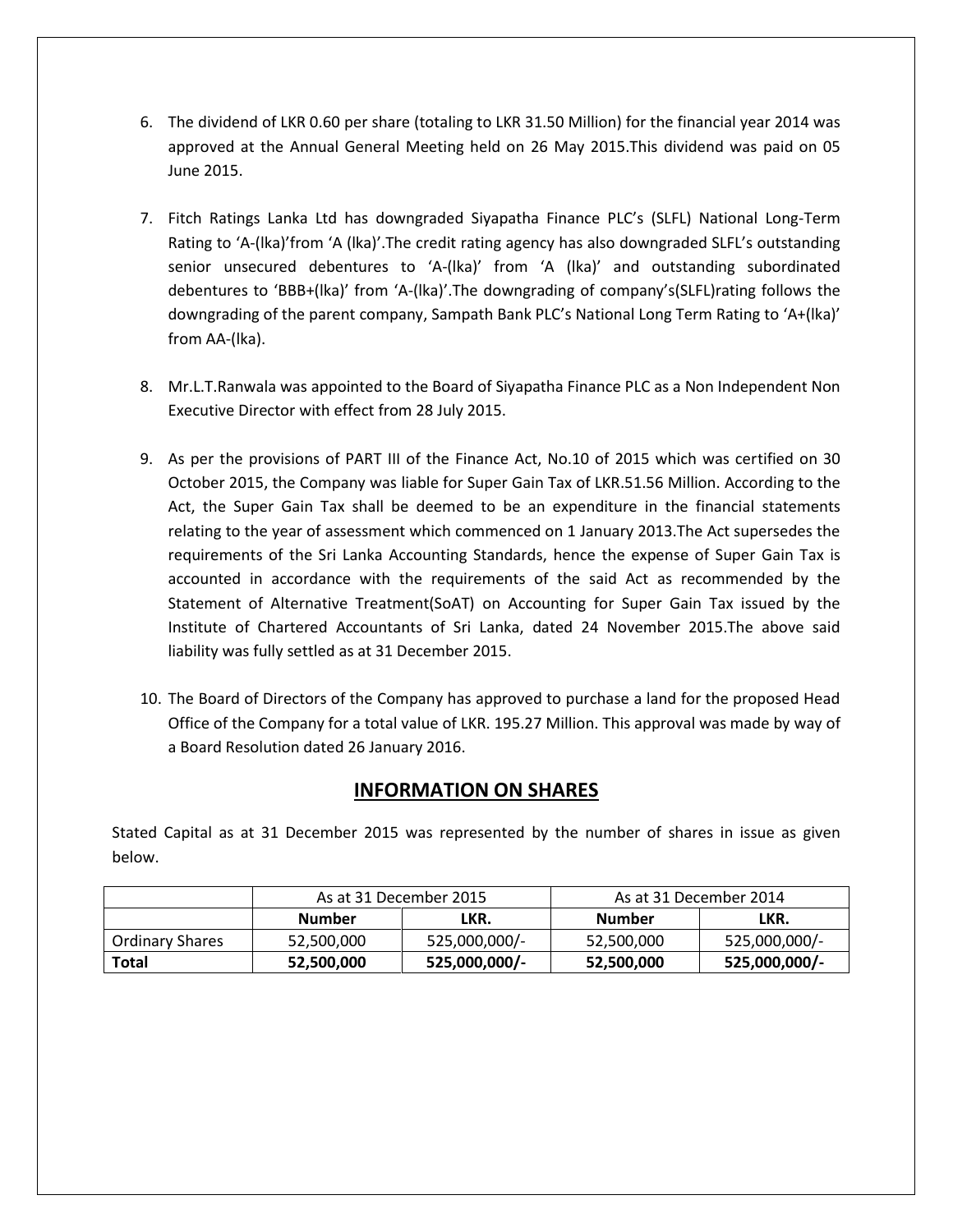# **SHAREHOLDER INFORMATION**

# **Shareholders' list as at 31 December 2015**

|          | <b>Name</b>              | <b>No: of Shares</b> | ℅       |
|----------|--------------------------|----------------------|---------|
| (01).    | Sampath Bank PLC         | 52,499,993           | 100.00% |
| (02).    | Mr. M.A.Abeynaike        | 01                   | 0.00%   |
| $(03)$ . | Mr. S.G. Wijesinha       | 01                   | 0.00%   |
| (04).    | Dr.H.S.D.Soysa           | 01                   | 0.00%   |
| (05).    | Mr. W.M.P.L. De Alwis    | 01                   | 0.00%   |
| (06).    | Mr. M.Y.A.Perera         | 01                   | 0.00%   |
| (07).    | Mr. Ranjith Samaranayake | 01                   | 0.00%   |
| (08).    | Mr.S. Sudarshan          | 01                   | 0.00%   |
|          |                          | 52,500,000           | 100.00% |

**Public Holdings**

The percentage of ordinary shares held by the public as at 31 December 2015 was 0%.

# **Directors'/ CEO's Holding in Shares as at 31 December 2015**

| <b>Name</b>              | <b>Position</b> | <b>No: of Shares</b> |
|--------------------------|-----------------|----------------------|
| Mr. M.A.Abeynaike        | Director        | 01                   |
| Mr. S.G. Wijesinha       | Director        | 01                   |
| Dr.H.S.D.Soysa           | Director        | 01                   |
| Mr. W.M.P.L. De Alwis    | Director        | 01                   |
| Mr. M.Y.A. Perera        | Director        | 01                   |
| Mr. Ranjith Samaranayake | Director        | በ1                   |

# **INFORMATION ON LISTED DEBENTURES**

# **(i).Market Values**

|                           | Highest (LKR.) |            | Lowest (LKR.) |            | <b>Period End (LKR.)</b> |            |
|---------------------------|----------------|------------|---------------|------------|--------------------------|------------|
|                           | 2015           | 2014       | 2015          | 2014       | 2015                     | 2014       |
| Debentures -<br>2014/2019 | 99.98          | Not Traded | 99.98         | Not Traded | 99.98                    | Not Traded |

# **(ii).Interest Rates**

|                       |                                             | 2015  |                    | 2014                  |
|-----------------------|---------------------------------------------|-------|--------------------|-----------------------|
|                       | <b>Effective Rate</b><br><b>Coupon Rate</b> |       | <b>Coupon Rate</b> | <b>Effective Rate</b> |
| Debentures -2014/2019 | 8.90%                                       | 8.90% | 8.90%              | 8.90%                 |